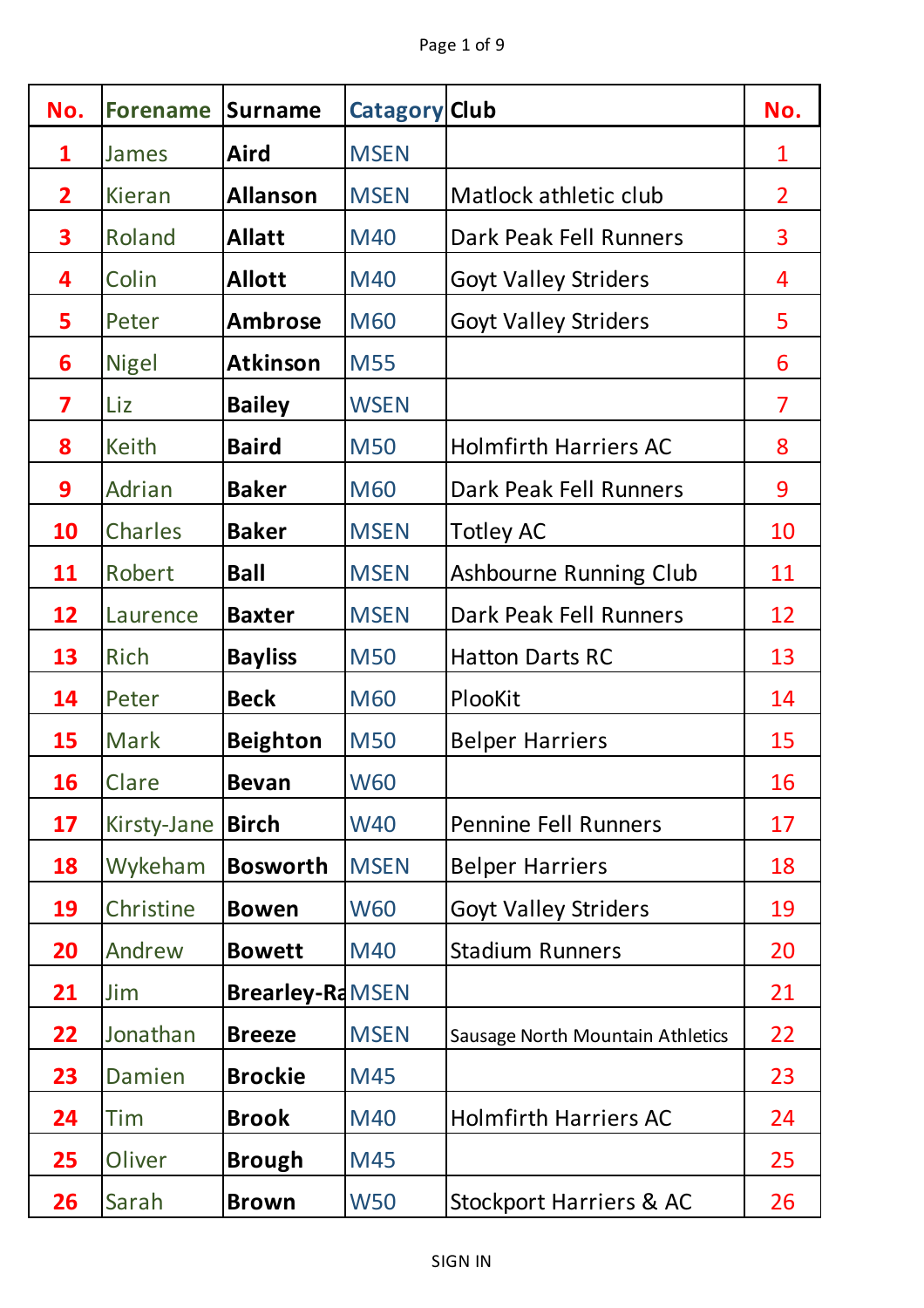| No. | <b>Forename</b> | <b>Surname</b>   | <b>Catagory Club</b> |                                    | No. |
|-----|-----------------|------------------|----------------------|------------------------------------|-----|
| 27  | Stephen         | <b>Brown</b>     | <b>M50</b>           | <b>Stockport Harriers &amp; AC</b> | 27  |
| 28  | Wander          | <b>Bruijel</b>   | M45                  | <b>Wakefield Harriers</b>          | 28  |
| 29  | Peter           | <b>Bugryniec</b> | <b>MSEN</b>          | Dark Peak Fell Runners             | 29  |
| 30  | Patrick         | <b>Burch</b>     | M40                  |                                    | 30  |
| 31  | Helen           | <b>Burgess</b>   | <b>WSEN</b>          | Dark Peak Fell Runners             | 31  |
| 32  | Malcolm         | <b>Busfield</b>  | <b>M50</b>           | Ashbourne RC                       | 32  |
| 33  | Edward          | Cadogan          | <b>M50</b>           | <b>FRA</b>                         | 33  |
| 34  | Luke            | Cafferty         | <b>MSEN</b>          | <b>Goyt Valley Striders</b>        | 34  |
| 35  | <b>Brent</b>    | <b>Carlin</b>    | <b>MSEN</b>          | Kingstone Runners Barnsley         | 35  |
| 36  | Amanda          | <b>Carter</b>    | <b>WSEN</b>          | <b>Rolls Royce Harriers</b>        | 36  |
| 37  | Glynn           | <b>Carter</b>    | <b>M55</b>           |                                    | 37  |
| 38  | Julia           | <b>Carter</b>    | <b>W45</b>           | <b>Goyt Valley Striders</b>        | 38  |
| 39  | <b>Ben</b>      | Cartwright M40   |                      |                                    | 39  |
| 40  | Ivan            | <b>Causer</b>    | <b>M50</b>           |                                    | 40  |
| 41  | William         | Chang            | M40                  | Long Eaton RC                      | 41  |
| 42  | Edward          | <b>Cieslik</b>   | M45                  | <b>DPFR</b>                        | 42  |
| 43  | Lloyd           | Clayburn         | <b>MSEN</b>          | <b>Shettleston Harriers</b>        | 43  |
| 44  | Emma            | <b>Clossick</b>  | <b>WSEN</b>          | Hillsborough and Rivelin RC        | 44  |
| 45  | Joanna          | <b>Coates</b>    | <b>WSEN</b>          | <b>Belper Harriers</b>             | 45  |
| 46  | Wesley          | <b>Cole</b>      | <b>MSEN</b>          |                                    | 46  |
| 47  | <b>Frances</b>  | <b>Collett</b>   | <b>WSEN</b>          | Dark Peak Fell Runners             | 47  |
| 48  | Claire          | Cologne          | <b>W40</b>           |                                    | 48  |
| 49  | John            | <b>Cooke</b>     | M65                  | <b>Cannock &amp; Staffs AC</b>     | 49  |
| 50  | Geoff           | Cooper           | <b>M50</b>           | Matlock athletic club              | 50  |
| 51  | Naomi           | <b>Coverley</b>  | <b>W55</b>           | <b>Tideswell Running Club</b>      | 51  |
| 52  | <b>Nick</b>     | Cunningha M55    |                      |                                    | 52  |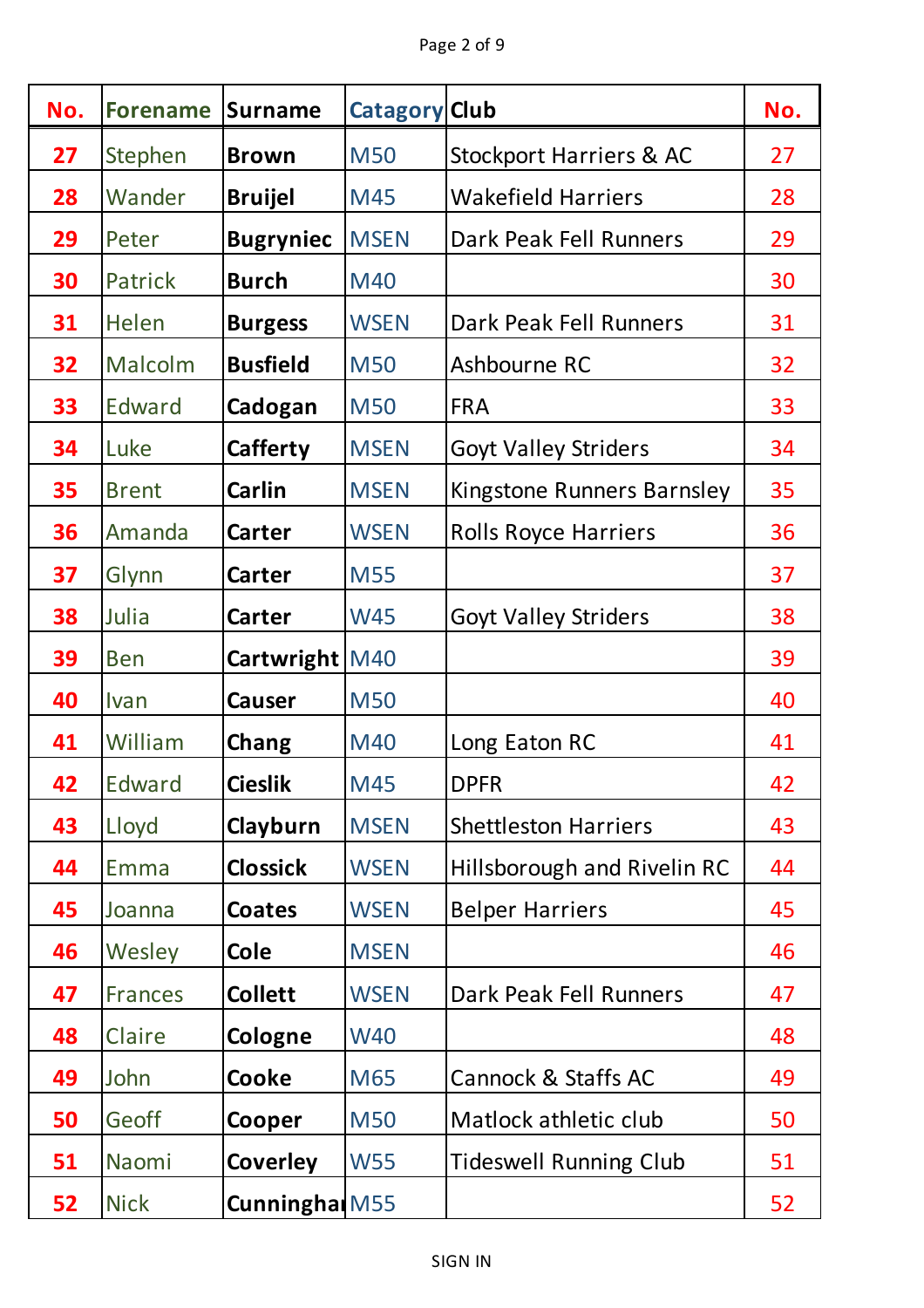| No. | <b>Forename</b> | <b>Surname</b>            | <b>Catagory Club</b> |                                     | No. |
|-----|-----------------|---------------------------|----------------------|-------------------------------------|-----|
| 53  | <b>Michal</b>   | <b>Cwiekala</b>           | M45                  |                                     | 53  |
| 54  | Jill            | <b>Davies</b>             | <b>W60</b>           | <b>Totley AC</b>                    | 54  |
| 55  | Kev             | <b>Dawson</b>             | <b>M50</b>           | <b>RTD</b>                          | 55  |
| 56  | Matthew         | Day                       | M45                  | <b>Goyt Valley Striders</b>         | 56  |
| 57  | Rebecca         | Day                       | <b>W40</b>           | <b>Goyt Valley Striders</b>         | 57  |
| 58  | Pete            | <b>Deacon</b>             | <b>M50</b>           |                                     | 58  |
| 59  | <b>Ben</b>      | <b>Denne</b>              | M45                  |                                     | 59  |
| 60  | Jose            | <b>Dias</b>               | <b>M50</b>           | Danum harriers                      | 60  |
| 61  | George          | <b>Domaille</b>           | <b>MSEN</b>          | <b>Wakefield Harriers</b>           | 61  |
| 62  | Mark            | <b>Domaille</b>           | <b>M60</b>           | <b>Wakefield Harriers</b>           | 62  |
| 63  | <b>Kevin</b>    | <b>Douglas</b>            | <b>M60</b>           | <b>GOYT VALLEY STRIDERS</b>         | 63  |
| 64  | Andrew          | <b>Ebbens</b>             | M40                  |                                     | 64  |
| 65  | Helen           | <b>Elmore</b>             | <b>W50</b>           | Dark peak fell runners              | 65  |
| 66  | Mark            | <b>Elwis</b>              | <b>M55</b>           | Matlock AC                          | 66  |
| 67  | Paul            | <b>Evans</b>              | M40                  | <b>Elvet Striders</b>               | 67  |
| 68  | Sally           | <b>Fawcett</b>            | <b>W40</b>           | Dark Peak Fell Runners              | 68  |
| 69  | <b>Curtis</b>   | <b>Firth</b>              | <b>MSEN</b>          | <b>Holmfirth Harriers AC</b>        | 69  |
| 70  | <b>Kurt</b>     | <b>Fitch</b>              | <b>M50</b>           |                                     | 70  |
| 71  | Frank           | <b>Fitzpatrick   MSEN</b> |                      | <b>Helsby RC</b>                    | 71  |
| 72  | Wade            | Fodden                    | M45                  | Long Eaton Running Club             | 72  |
| 73  | Alexander       | <b>Forrester</b>          | M40                  |                                     | 73  |
| 74  | <b>Mick</b>     | <b>Fowler</b>             | M65                  |                                     | 74  |
| 75  | Nathan          | <b>French</b>             | <b>MSEN</b>          | <b>Cheshire Hash House Harriers</b> | 75  |
| 76  | Laura           | Godden                    | <b>W40</b>           | <b>7 Hills Harriers</b>             | 76  |
| 77  | <b>Mark</b>     | Goodburn                  | M45                  | Team Little Fella                   | 77  |
| 78  | John            | Gorman                    | M65                  |                                     | 78  |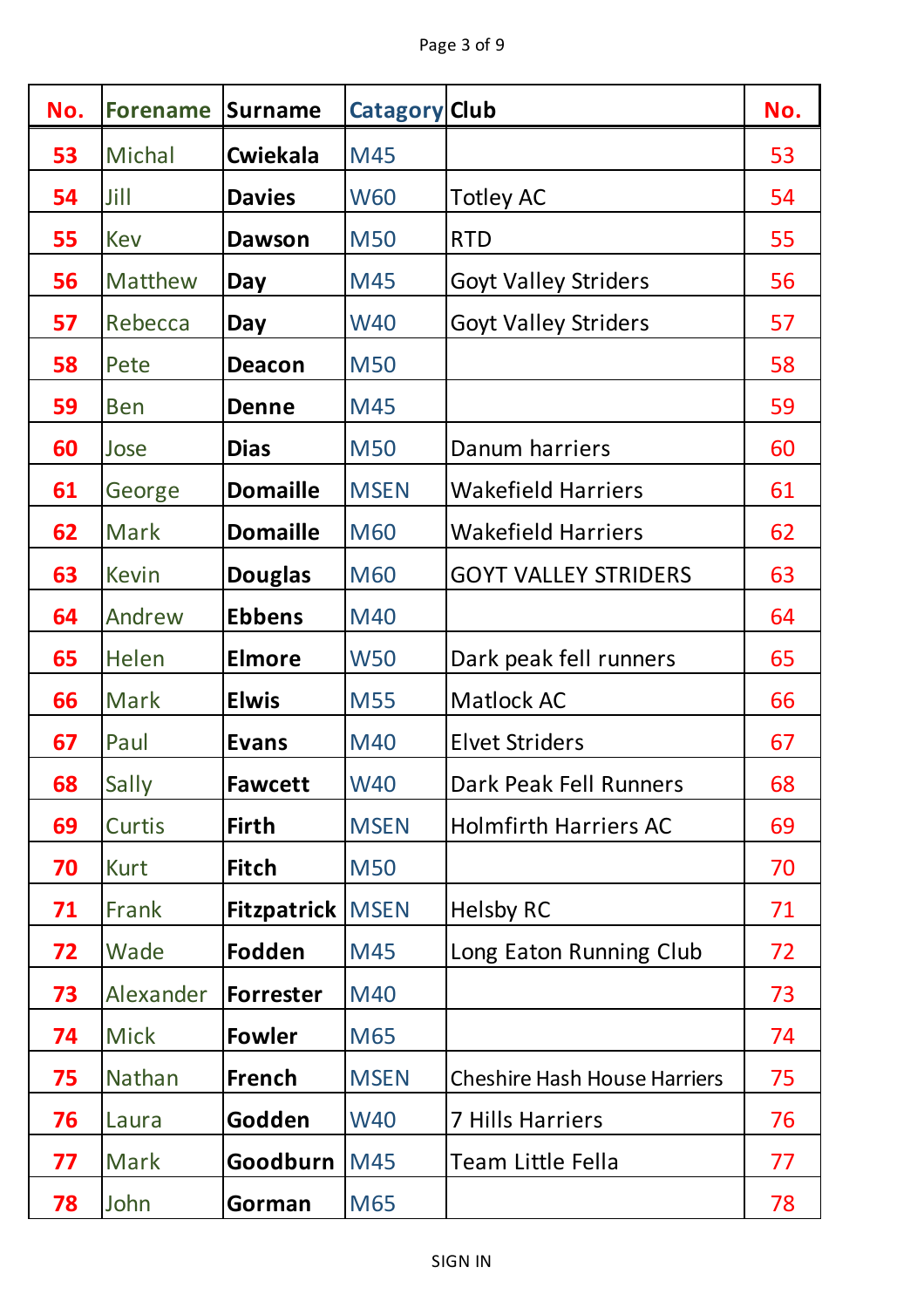| No.        | <b>Forename</b> | <b>Surname</b>  | <b>Catagory Club</b> |                                    | No. |
|------------|-----------------|-----------------|----------------------|------------------------------------|-----|
| 79         | Ruth            | <b>Gowers</b>   | <b>W40</b>           | <b>Buxton AC</b>                   | 79  |
| 80         | Aidan           | Grant           | M45                  | <b>Goyt Valley Striders</b>        | 80  |
| 81         | Laurence        | <b>Graves</b>   | M45                  |                                    | 81  |
| 82         | Wendy           | Groom           | <b>W45</b>           | <b>7 Hills Harriers</b>            | 82  |
| 83         | Shaun           | Hall            | M40                  |                                    | 83  |
| 84         | Jeden           | <b>Hanshaw</b>  | <b>MSEN</b>          |                                    | 84  |
| 85         | Chris           | <b>Harle</b>    | <b>M60</b>           |                                    | 85  |
| 86         | Jim             | <b>Harris</b>   | M45                  | <b>Stainland Lions</b>             | 86  |
| 87         | James           | <b>Hartley</b>  | M45                  | <b>Totley AC</b>                   | 87  |
| 88         | <b>Bob</b>      | <b>Haworth</b>  | <b>M60</b>           |                                    | 88  |
| 89         | <b>Nicola</b>   | <b>Hearn</b>    | <b>W40</b>           |                                    | 89  |
| 90         | Anne            | <b>Hegarty</b>  | <b>W55</b>           | <b>Totley AC</b>                   | 90  |
| 91         | Simon           | Hodgson         | M45                  | <b>SYO</b>                         | 91  |
| 92         | <b>Brian</b>    | <b>Holland</b>  | M65                  | <b>Goyt Valley Striders</b>        | 92  |
| 93         | <b>Keith</b>    | <b>Holmes</b>   | M65                  | Dark Peak Fell runners             | 93  |
| 94         | Tim             | <b>Horrocks</b> | <b>M55</b>           | <b>Pennine Fell Runners</b>        | 94  |
| 95         | Laura           | <b>Howarth</b>  | <b>WSEN</b>          | Hillsborough & Rivelin RC          | 95  |
| 96         | Phil            | Howson          | <b>M50</b>           | <b>Dronfield Running Club</b>      | 96  |
| 97         | <b>David</b>    | <b>Hulley</b>   | M45                  | <b>Stockport Harriers &amp; AC</b> | 97  |
| 98         | Jennifer        | <b>Hulley</b>   | <b>W45</b>           | <b>Stockport Harriers &amp; AC</b> | 98  |
| 99         | Paul            | <b>Hunt</b>     | <b>M55</b>           | <b>Goyt Valley Striders</b>        | 99  |
| <b>100</b> | Carys           | <b>Hutton</b>   | <b>WSEN</b>          |                                    | 100 |
| 101        | <b>Mark</b>     | Jacobi          | <b>M55</b>           | <b>Totley AC</b>                   | 101 |
| 102        | <b>David</b>    | <b>James</b>    | M40                  |                                    | 102 |
| 103        | Mary            | Jeal            | <b>W60</b>           | <b>Ilkley Harriers AC</b>          | 103 |
| 104        | <b>Stuart</b>   | Johnson         | M45                  |                                    | 104 |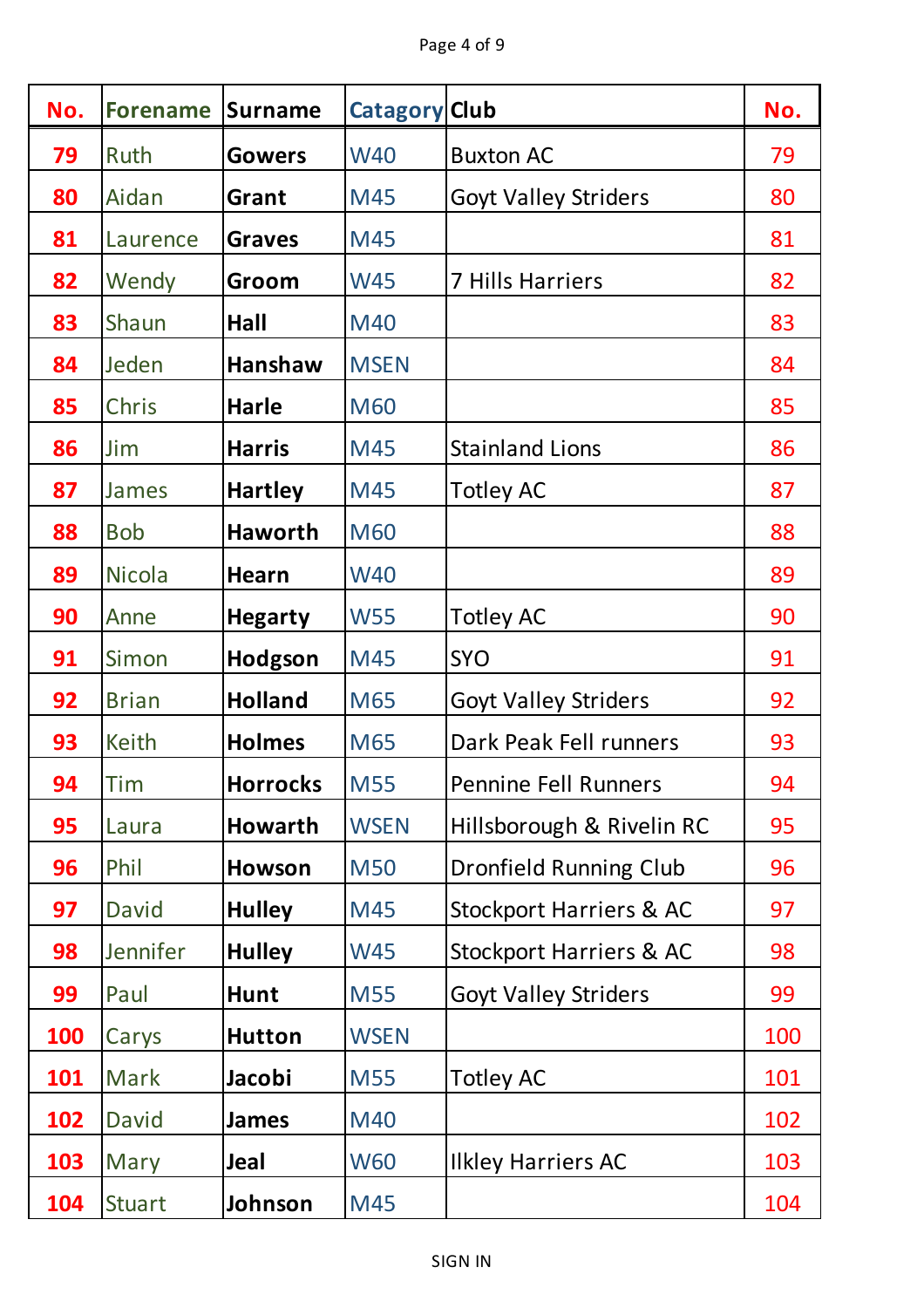| No.        | <b>Forename</b> | <b>Surname</b>        | <b>Catagory Club</b> |                                       | No. |
|------------|-----------------|-----------------------|----------------------|---------------------------------------|-----|
| 105        | <b>Neil</b>     | <b>Jones</b>          | M40                  | Lonely Goat RC                        | 105 |
| 106        | <b>Chris</b>    | Jordan                | M45                  |                                       | 106 |
| 107        | Louise          | <b>Kelly</b>          | <b>WSEN</b>          | <b>Danum Harriers</b>                 | 107 |
| 108        | <b>Marc</b>     | Kinch                 | <b>M50</b>           | Long Eaton RC                         | 108 |
| <b>109</b> | Rosie           | King-Smith WSEN       |                      |                                       | 109 |
| <b>110</b> | <b>Nikhil</b>   | <b>Kotnis</b>         | M40                  |                                       | 110 |
| 111        | Jane            | Langham               | <b>W55</b>           | <b>Smiley Paces</b>                   | 111 |
| 112        | Jayne           | Lawton                | <b>W50</b>           | <b>Stockport Harriers &amp; AC</b>    | 112 |
| 113        | <b>Martin</b>   | Lea                   | <b>M55</b>           | <b>Matlock Athletic club</b>          | 113 |
| 114        | <b>Diane</b>    | <b>Lee</b>            | <b>W45</b>           | <b>Holmfirth Harriers AC</b>          | 114 |
| 115        | John            | Lee                   | M40                  |                                       | 115 |
| 116        | Caroline        | Leigh                 | <b>WSEN</b>          | Pennine fell runners                  | 116 |
| 117        | Paul            | <b>Lewis</b>          | <b>M50</b>           | Long Eaton RC                         | 117 |
| 118        | Cal             | Lloyd                 | <b>W45</b>           | Hillsborough and Rivelin Running Club | 118 |
| 119        | Richard         | Longlands             | M45                  |                                       | 119 |
| 120        | <b>Dave</b>     | Lovatt                | <b>MSEN</b>          | Kingstone Runners Barnsley            | 120 |
| 121        | Conor           | Maguinnes MU23        |                      |                                       | 121 |
| 122        | Louise          | <b>Mainwarin</b> WSEN |                      | <b>Cheshire Hash House Harriers</b>   | 122 |
| 123        | Anthony         | <b>Marchant</b>       | M45                  | <b>Belper harriers</b>                | 123 |
| 124        | Paul            | <b>Markall</b>        | <b>M55</b>           | <b>Buxton AC</b>                      | 124 |
| 125        | John            | Martindale M40        |                      |                                       | 125 |
| 126        | Roz             | <b>Massey</b>         | <b>W40</b>           | Totley AC                             | 126 |
| 127        | <b>Neil</b>     | <b>McAllister</b>     | <b>M60</b>           | Dark Peak FR                          | 127 |
| 128        | Antony          | <b>McAteer</b>        | <b>MSEN</b>          |                                       | 128 |
| 129        | Colin           | <b>McFadden</b>       | <b>M55</b>           | <b>Horsforth Harriers</b>             | 129 |
| <b>130</b> | Libbi           | <b>McGibbon</b>       | <b>WSEN</b>          | <b>Cheshire Hash House Harriers</b>   | 130 |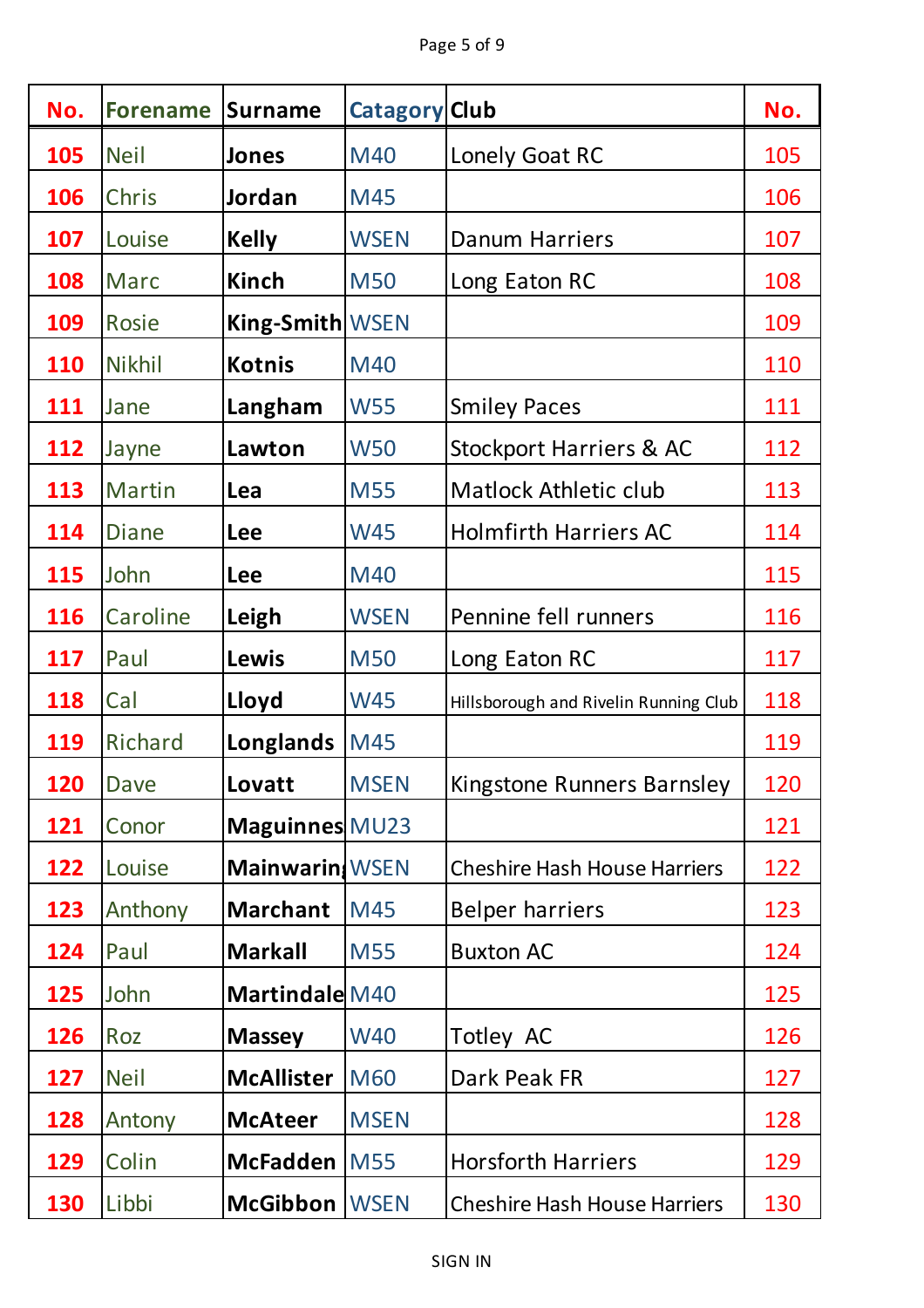| No.        | <b>Forename</b> | <b>Surname</b>        | <b>Catagory Club</b> |                                       | No. |
|------------|-----------------|-----------------------|----------------------|---------------------------------------|-----|
| 131        | Joseph          | <b>McKeown</b>        | <b>MSEN</b>          | London Heathside                      | 131 |
| 132        | Rob             | <b>McNeil</b>         | <b>MSEN</b>          | <b>Goyt Valley Striders</b>           | 132 |
| 133        | Michael         | <b>Mills</b>          | <b>M50</b>           |                                       | 133 |
| 134        | <b>David</b>    | <b>Milton</b>         | <b>M55</b>           | <b>Holmfirth Harriers</b>             | 134 |
| 135        | Matthew         | <b>Miskulin</b>       | <b>MSEN</b>          |                                       | 135 |
| 136        | <b>Thierry</b>  | <b>Moes</b>           | M40                  |                                       | 136 |
| 137        | George          | Montagnon MSEN        |                      |                                       | 137 |
| 138        | Jodie           | <b>Montagnon WSEN</b> |                      |                                       | 138 |
| 139        | John            | <b>Moore</b>          | <b>M55</b>           | <b>Goyt Valley Striders</b>           | 139 |
| 140        | Jon             | <b>Morgan</b>         | <b>M50</b>           | Dark Peak Fell Runners                | 140 |
| 141        | <b>Keith</b>    | <b>Morgan</b>         | <b>M55</b>           | Ashbourne RC                          | 141 |
| 142        | <b>Russell</b>  | <b>Morgan</b>         | M45                  |                                       | 142 |
| 143        | <b>Jack</b>     | <b>Morris</b>         | <b>MSEN</b>          | <b>Belper Harriers</b>                | 143 |
| 144        | Tom             | <b>Moseley</b>        | <b>M50</b>           |                                       | 144 |
| 145        | Tom             | <b>Moss</b>           | <b>MSEN</b>          |                                       | 145 |
| 146        | Damian          | <b>Munday</b>         | M45                  |                                       | 146 |
| 147        | Caroline        | <b>Mynes</b>          | <b>W40</b>           | <b>7 Hills Harriers</b>               | 147 |
| 148        | <b>Bethan</b>   | <b>Nadin</b>          | <b>WSEN</b>          | Dark Peak Fell Runners                | 148 |
| 149        | Jon             | <b>Osborne</b>        | M40                  | Hillsborough and Rivelin Running Club | 149 |
| <b>150</b> | Julie           | Parr                  | <b>W45</b>           | Goyt valley striders                  | 150 |
| 151        | <b>David</b>    | <b>Patrick</b>        | <b>M55</b>           | Ashbourne RC                          | 151 |
| 152        | Michael         | Peace                 | <b>MSEN</b>          | Windrush Triathlon                    | 152 |
| 153        | Anna            | Pedersen              | <b>WSEN</b>          | <b>Wakefield Harriers</b>             | 153 |
| 154        | James           | Penson                | M45                  | <b>Stainland Lions RC</b>             | 154 |
| 155        | Chris           | <b>Perry</b>          | <b>MSEN</b>          | Matlock                               | 155 |
| 156        | Tim             | <b>Perry</b>          | <b>MSEN</b>          | <b>Matlock AC</b>                     | 156 |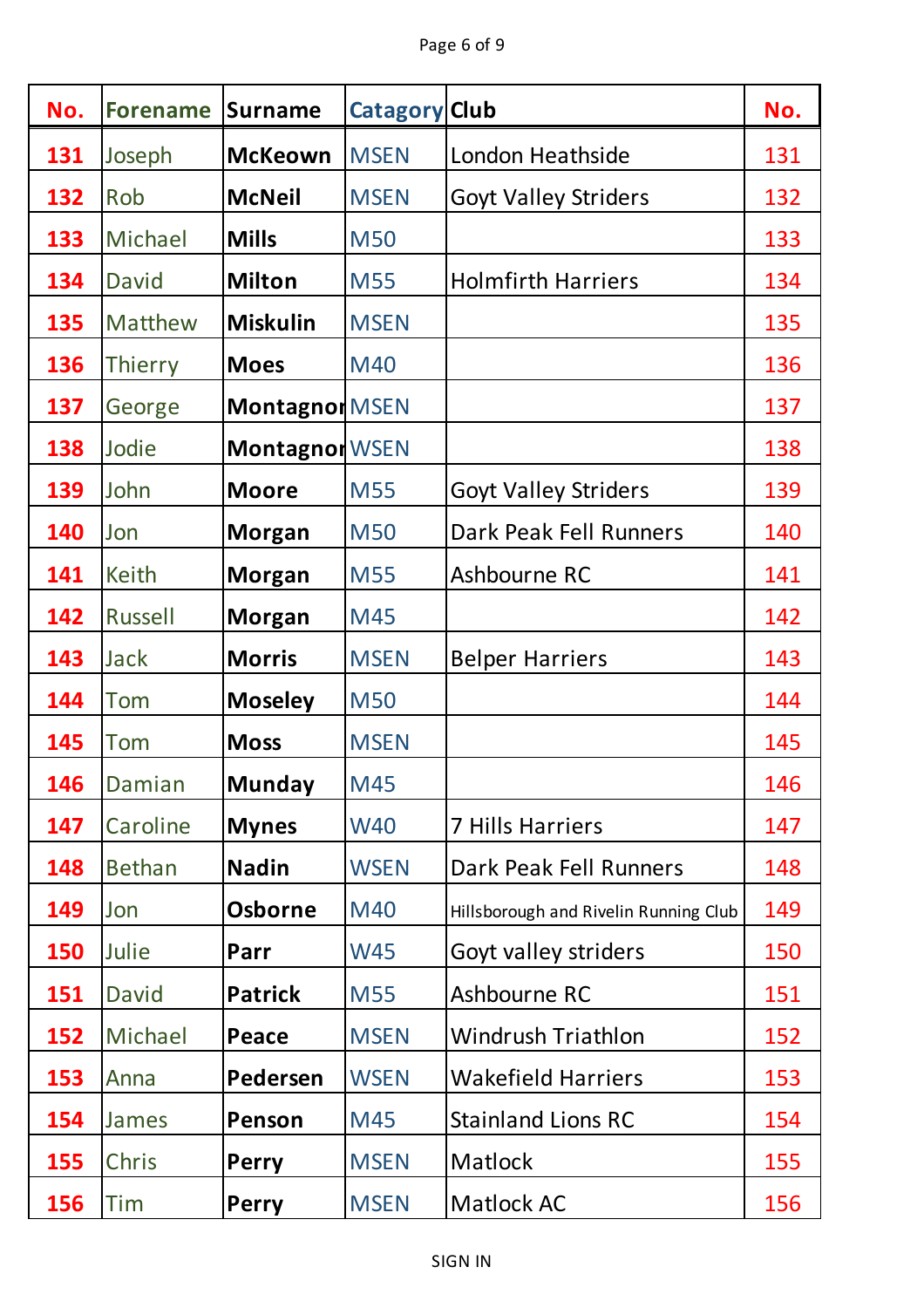| No.        | <b>Forename</b> | <b>Surname</b>            | <b>Catagory Club</b> |                              | No. |
|------------|-----------------|---------------------------|----------------------|------------------------------|-----|
| 157        | <b>Giles</b>    | <b>Polito</b>             | <b>M50</b>           |                              | 157 |
| 158        | Oliver          | Pratten                   | M45                  | Wirksworth Running Club      | 158 |
| 159        | James           | Pritchard                 | <b>MSEN</b>          | <b>Pennine Fell Runners</b>  | 159 |
| <b>160</b> | <b>Ross</b>     | Prodger                   | M40                  |                              | 160 |
| 161        | Naomi           | Rabin                     | <b>WSEN</b>          | Hillsborough and Rivelin RC  | 161 |
| 162        | Jason           | <b>Randall</b>            | M45                  | <b>Holme Pierrepont RC</b>   | 162 |
| 163        | Lee             | Rawson                    | <b>M50</b>           | <b>Kimberworth Striders</b>  | 163 |
| 164        | Alan            | Renfree                   | <b>M60</b>           |                              | 164 |
| 165        | Hal             | <b>Roberts</b>            | <b>MSEN</b>          | Dark Peak Fell Runners       | 165 |
| 166        | Peter           | Robertshav <sub>M45</sub> |                      | Sheffield RC                 | 166 |
| 167        | Callum          | Robinson                  | <b>MSEN</b>          |                              | 167 |
| 168        | Darren          | Robinson                  | <b>M50</b>           |                              | 168 |
| 169        | Graham          | Robinson                  | M40                  | Wirksworth R C               | 169 |
| 170        | Tim             | Rolfe                     | M45                  | <b>Buxton AC</b>             | 170 |
| 171        | Matthew         | <b>Rudkin</b>             | <b>M50</b>           |                              | 171 |
| 172        | Linette         | <b>Ruston</b>             | <b>W45</b>           | <b>Goyt Valley Strider</b>   | 172 |
| 173        | Mark            | <b>Ruston</b>             | M45                  | <b>Goyt Valley Strider</b>   | 173 |
| 174        | Richard         | <b>Ruston</b>             | <b>M50</b>           | <b>Goole Viking Striders</b> | 174 |
| 175        | Emily           | <b>Sanders</b>            | <b>W55</b>           | Ashbourne RC                 | 175 |
| <b>176</b> | Jodi            | <b>Savage</b>             | <b>W40</b>           |                              | 176 |
| 177        | lan             | <b>Shaw</b>               | <b>M55</b>           | <b>Fatboys Running Club</b>  | 177 |
| <b>178</b> | Amy             | <b>Sheppard</b>           | <b>W40</b>           |                              | 178 |
| <b>179</b> | Tim             | <b>Shiles</b>             | <b>M50</b>           | <b>Totley AC</b>             | 179 |
| <b>180</b> | Andy            | <b>Shortt</b>             | <b>M50</b>           |                              | 180 |
| 181        | Jean            | <b>Shotter</b>            | <b>W55</b>           | <b>Holmfirth Harriers AC</b> | 181 |
| 182        | Katie           | <b>Sloane</b>             | <b>WSEN</b>          |                              | 182 |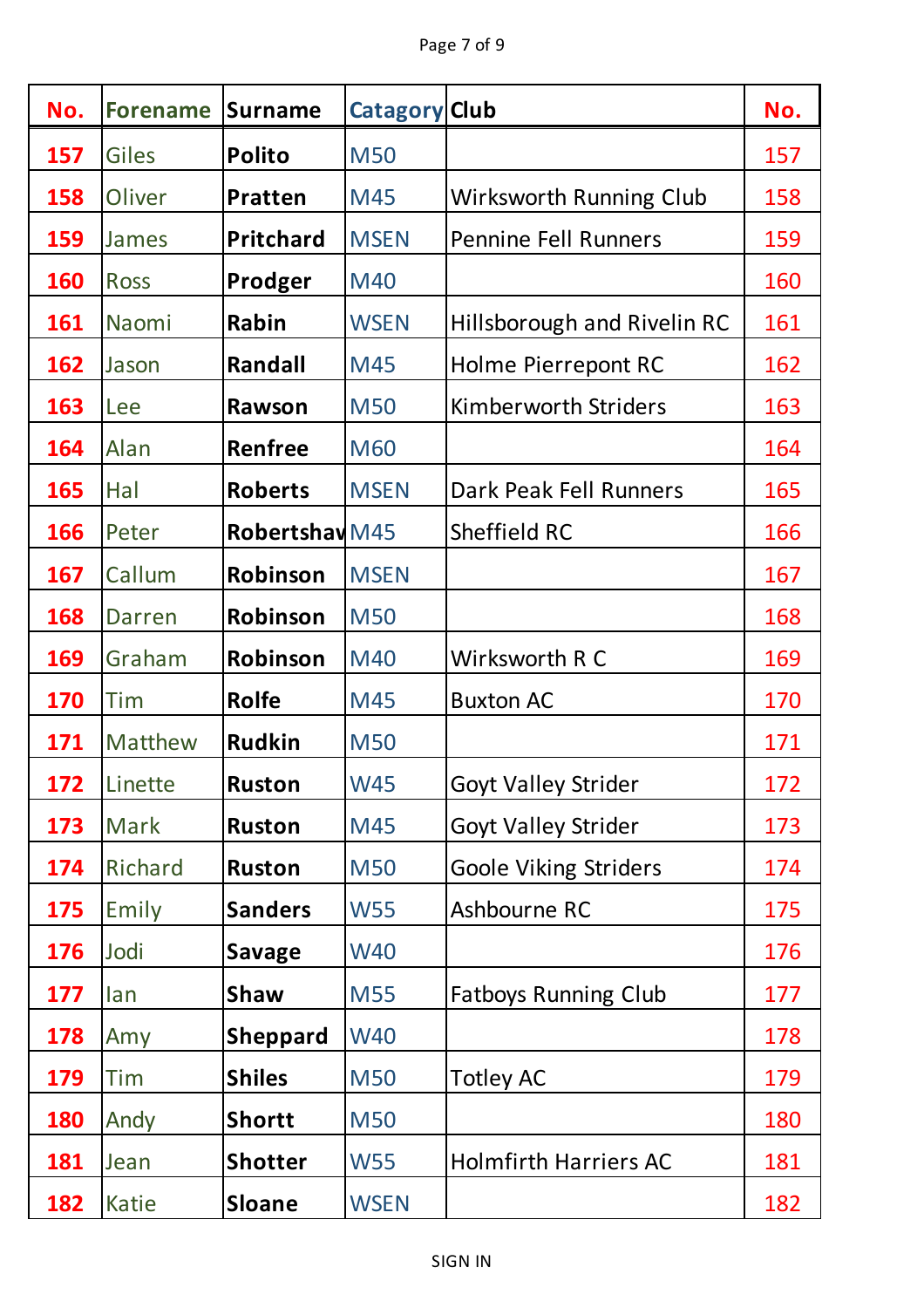| No.        | <b>Forename</b> | <b>Surname</b>             | <b>Catagory Club</b> |                               | No. |
|------------|-----------------|----------------------------|----------------------|-------------------------------|-----|
| 183        | <b>Kieran</b>   | Smallbone M40              |                      | <b>Goyt Valley Striders</b>   | 183 |
| 184        | <b>Mark</b>     | <b>Smith</b>               | <b>M55</b>           | <b>Stamford Tri Club</b>      | 184 |
| 185        | Tim             | <b>Sterland</b>            | <b>MSEN</b>          |                               | 185 |
| 186        | <b>Karen</b>    | <b>Stevens</b>             | <b>W45</b>           | Smiley paces                  | 186 |
| 187        | Elaine          | <b>Stone</b>               | <b>W50</b>           | <b>Wirksworth RC</b>          | 187 |
| 188        | Michael         | <b>Stubbs</b>              | M45                  |                               | 188 |
| 189        | Jo              | <b>Sutton</b>              | <b>WSEN</b>          | <b>Belper Harriers</b>        | 189 |
| <b>190</b> | <b>Neil</b>     | <b>Swainston</b>           | <b>M45</b>           | <b>Chorlton Runners</b>       | 190 |
| 191        | <b>David</b>    | Swift-RollinM50            |                      | Erewash Valley Running Club   | 191 |
| 192        | Shaun           | <b>Taylor</b>              | M45                  | Porter valley plodders        | 192 |
| 193        | Kate            | <b>Testa</b>               | <b>W40</b>           | <b>7 Hills Harriers</b>       | 193 |
| 194        | Chris           | <b>Tetley</b>              | <b>M60</b>           | <b>Goyt Valley Striders</b>   | 194 |
| <b>195</b> | Alison          | <b>Thomas</b>              | <b>W55</b>           |                               | 195 |
| 196        | Clare           | Thompson                   | <b>W45</b>           | <b>Smiley Paces</b>           | 196 |
| 197        | <b>Mike</b>     | Thompson                   | <b>M40</b>           | <b>Goyt Valley Striders</b>   | 197 |
| 198        | Les             | <b>Thurston</b>            | <b>M70</b>           | Matlock AC                    | 198 |
| <b>199</b> | <b>Steve</b>    | Tooms                      | <b>M55</b>           |                               | 199 |
| <b>200</b> | Luke            | Townsend                   | <b>MSEN</b>          | <b>Hallamshire Harriers</b>   | 200 |
| 201        | Gemma           | <b>Tredwell</b>            | <b>W40</b>           | <b>Buxton AC</b>              | 201 |
| 202        | Carolyn         | <b>Tregaskis</b>           | <b>W55</b>           |                               | 202 |
| 203        | Kenny           | <b>Turner</b>              | <b>M60</b>           | Dark Peak Fell Runners        | 203 |
| 204        |                 | Christopher Underwood MSEN |                      | <b>Saint Edmund Pacers</b>    | 204 |
| 205        | <b>Stuart</b>   | <b>Vas</b>                 | M40                  |                               | 205 |
| 206        | Richard         | <b>Venables</b>            | <b>M50</b>           | Kidlington RC                 | 206 |
| 207        | Raimund         | Wahlen                     | M45                  |                               | 207 |
| 208        | Chris           | <b>Walker</b>              | M40                  | <b>Steel City Striders RC</b> | 208 |